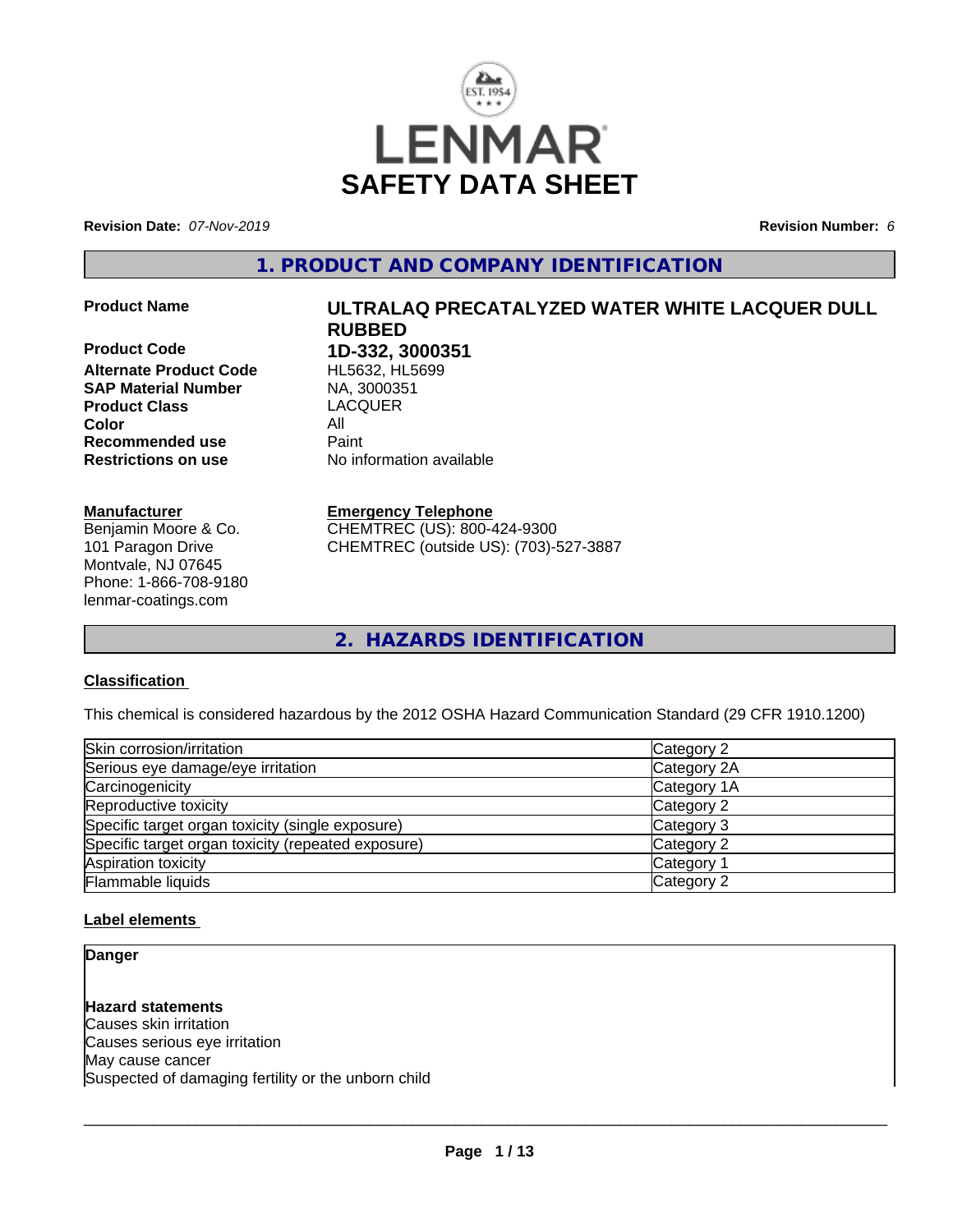May cause drowsiness or dizziness May cause damage to organs through prolonged or repeated exposure May be fatal if swallowed and enters airways Highly flammable liquid and vapor



#### **Precautionary Statements - Prevention**

Obtain special instructions before use Do not handle until all safety precautions have been read and understood Use personal protective equipment as required Wash face, hands and any exposed skin thoroughly after handling Wear eye/face protection Do not breathe dust/fume/gas/mist/vapors/spray Use only outdoors or in a well-ventilated area Keep away from heat, hot surfaces, sparks, open flames and other ignition sources. No smoking Keep container tightly closed Ground/bond container and receiving equipment Use explosion-proof electrical/ventilating/lighting/equipment Use only non-sparking tools Take precautionary measures against static discharge Keep cool **Precautionary Statements - Response** IF exposed or concerned: Get medical advice/attention **Eyes** IF IN EYES: Rinse cautiously with water for several minutes. Remove contact lenses, if present and easy to do. Continue rinsing If eye irritation persists: Get medical advice/attention **Skin**

If skin irritation occurs: Get medical advice/attention

IF ON SKIN (or hair): Remove/Take off immediately all contaminated clothing. Rinse skin with water/shower Wash contaminated clothing before reuse

#### **Inhalation**

IF INHALED: Remove victim to fresh air and keep atrest in a position comfortable for breathing

#### **Ingestion**

IF SWALLOWED: Immediately call a POISON CENTER or doctor/physician

Do NOT induce vomiting

```
Fire
```
In case of fire: Use CO2, dry chemical, or foam for extinction

#### **Precautionary Statements - Storage**

Store locked up

Store in a well-ventilated place. Keep container tightly closed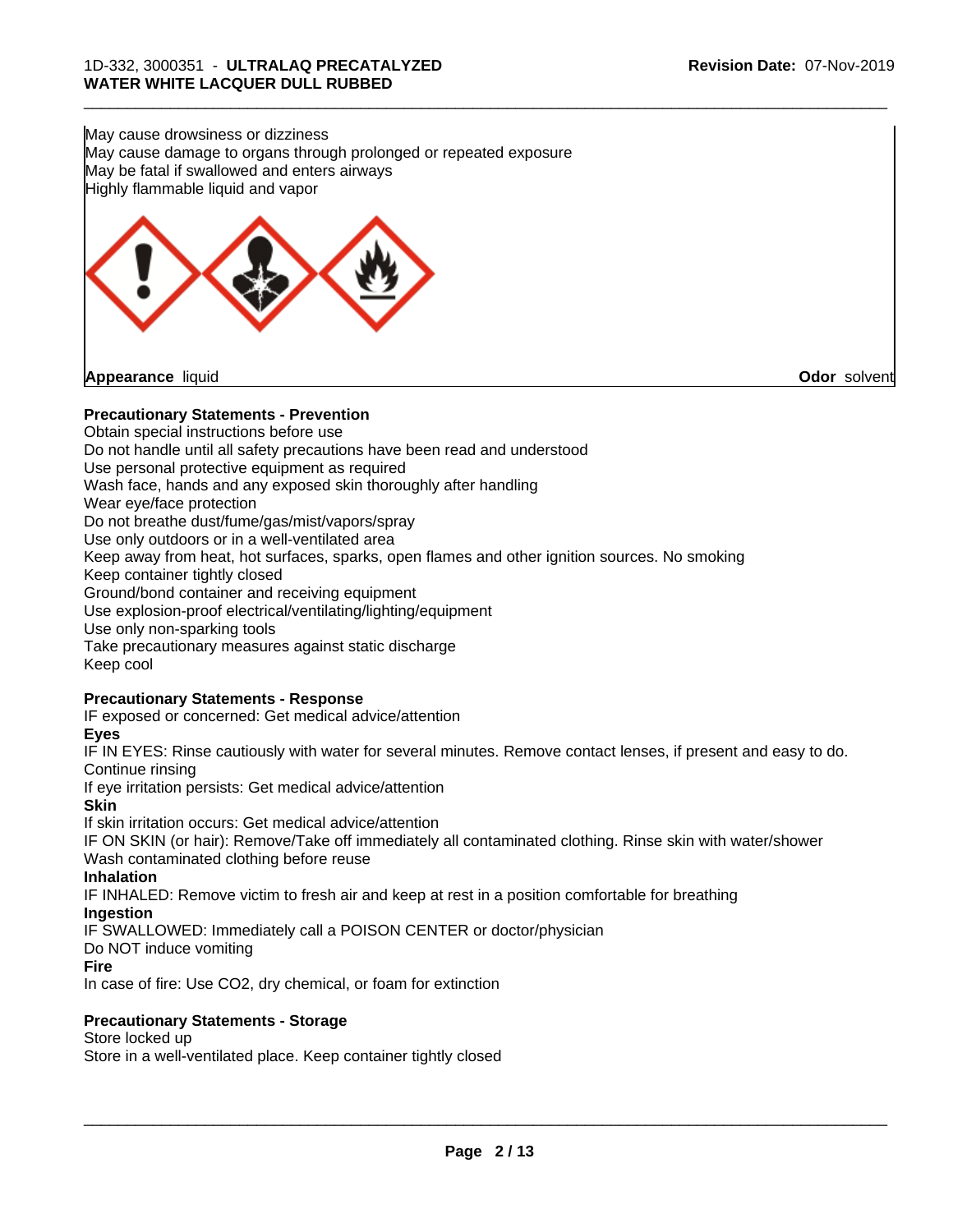#### **Precautionary Statements - Disposal**

Dispose of contents/container to an approved waste disposal plant

#### **Hazards not otherwise classified (HNOC)**

Not applicable

### **Other information**

No information available

# **3. COMPOSITION INFORMATION ON COMPONENTS**

\_\_\_\_\_\_\_\_\_\_\_\_\_\_\_\_\_\_\_\_\_\_\_\_\_\_\_\_\_\_\_\_\_\_\_\_\_\_\_\_\_\_\_\_\_\_\_\_\_\_\_\_\_\_\_\_\_\_\_\_\_\_\_\_\_\_\_\_\_\_\_\_\_\_\_\_\_\_\_\_\_\_\_\_\_\_\_\_\_\_\_\_\_

| <b>Chemical name</b> | <b>CAS No.</b> | Weight-%    |
|----------------------|----------------|-------------|
| n-Butyl acetate      | 123-86-4       | 15 - 20     |
| Ethanol              | 64-17-5        | $15 - 20$   |
| Toluene              | 108-88-3       | $10 - 15$   |
| cellulose, nitrate   | 9004-70-0      | $5 - 10$    |
| Ethyl acetate        | 141-78-6       | $5 - 10$    |
| Isopropyl alcohol    | 67-63-0        | $5 - 10$    |
| Acetone              | 67-64-1        | $5 - 10$    |
| 2-Butoxyethanol      | 111-76-2       | 1 - 5       |
| Isobutyl alcohol     | 78-83-1        | 1 - 5       |
| Xylene               | 1330-20-7      | 1 - 5       |
| Ethyl benzene        | $100 - 41 - 4$ | $0.1 - 0.5$ |

# **4. FIRST AID MEASURES**

#### **Description of first aid measures**

| <b>General Advice</b>                            | If symptoms persist, call a physician. Show this safety data sheet to the doctor in<br>attendance.                                                                                            |
|--------------------------------------------------|-----------------------------------------------------------------------------------------------------------------------------------------------------------------------------------------------|
| <b>Eye Contact</b>                               | Immediate medical attention is required. Immediately flush with plenty of water.<br>After initial flushing, remove any contact lenses and continue flushing for at least<br>15 minutes.       |
| <b>Skin Contact</b>                              | Wash off immediately with soap and plenty of water removing all contaminated<br>clothes and shoes. If skin irritation persists, call a physician.                                             |
| <b>Inhalation</b>                                | Move to fresh air. If symptoms persist, call a physician.<br>If not breathing, give artificial respiration. Call a physician immediately.                                                     |
| Ingestion                                        | Clean mouth with water and afterwards drink plenty of water. Do not induce<br>vomiting without medical advice. Never give anything by mouth to an unconscious<br>person. Consult a physician. |
| <b>Protection Of First-Aiders</b>                | Use personal protective equipment.                                                                                                                                                            |
| <b>Most Important</b><br><b>Symptoms/Effects</b> | No information available.                                                                                                                                                                     |
| <b>Notes To Physician</b>                        | Treat symptomatically.                                                                                                                                                                        |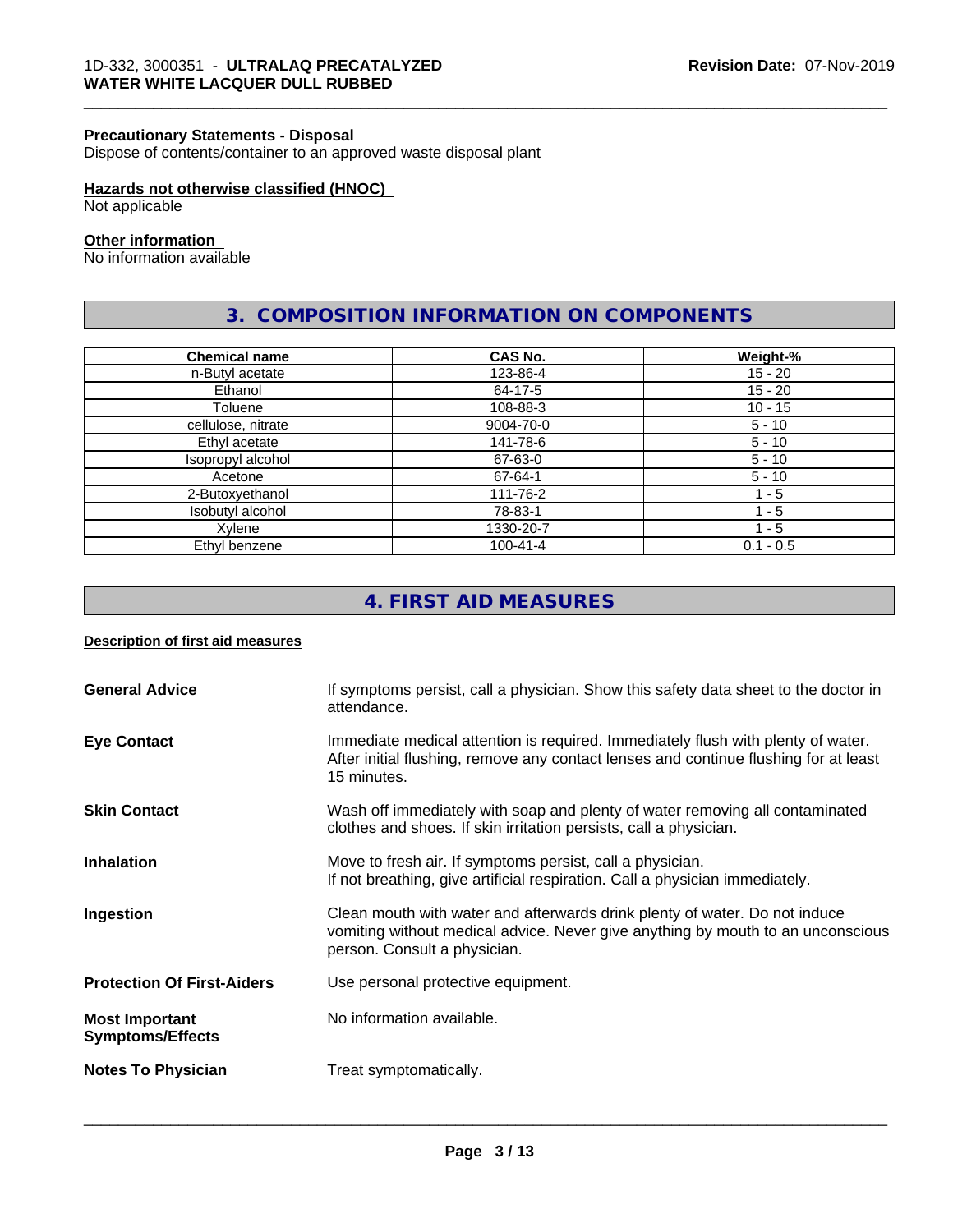# **5. FIRE-FIGHTING MEASURES**

\_\_\_\_\_\_\_\_\_\_\_\_\_\_\_\_\_\_\_\_\_\_\_\_\_\_\_\_\_\_\_\_\_\_\_\_\_\_\_\_\_\_\_\_\_\_\_\_\_\_\_\_\_\_\_\_\_\_\_\_\_\_\_\_\_\_\_\_\_\_\_\_\_\_\_\_\_\_\_\_\_\_\_\_\_\_\_\_\_\_\_\_\_

| <b>Flammable Properties</b>                                                      | Vapors may travel considerable distance to a source of<br>ignition and flash back. Vapors may cause flash fire.                                                                                                                                                                                |
|----------------------------------------------------------------------------------|------------------------------------------------------------------------------------------------------------------------------------------------------------------------------------------------------------------------------------------------------------------------------------------------|
| <b>Suitable Extinguishing Media</b>                                              | Foam, dry powder or water. Use extinguishing measures<br>that are appropriate to local circumstances and the<br>surrounding environment.                                                                                                                                                       |
| Protective equipment and precautions for firefighters                            | As in any fire, wear self-contained breathing apparatus<br>pressure-demand, MSHA/NIOSH (approved or equivalent)<br>and full protective gear.                                                                                                                                                   |
| <b>Hazardous combustion products</b>                                             | Burning may result in carbon dioxide, carbon monoxide<br>and other combustion products of varying composition<br>which may be toxic and/or irritating.                                                                                                                                         |
| <b>Specific Hazards Arising From The Chemical</b>                                | Flammable. Flash back possible over considerable<br>distance. Keep product and empty container away from<br>heat and sources of ignition. Closed containers may<br>rupture if exposed to fire or extreme heat. Thermal<br>decomposition can lead to release of irritating gases and<br>vapors. |
| Sensitivity to mechanical impact                                                 | No                                                                                                                                                                                                                                                                                             |
| Sensitivity to static discharge                                                  | Yes                                                                                                                                                                                                                                                                                            |
| <b>Flash Point Data</b><br>Flash point (°F)<br>Flash Point (°C)<br><b>Method</b> | 30<br>$-1$<br><b>PMCC</b>                                                                                                                                                                                                                                                                      |
| <b>Flammability Limits In Air</b>                                                |                                                                                                                                                                                                                                                                                                |
| Lower flammability limit:<br><b>Upper flammability limit:</b>                    | Not available<br>Not available                                                                                                                                                                                                                                                                 |
| <b>NFPA</b><br>Health: 2<br><b>Flammability: 3</b>                               | Instability: 1<br><b>Special: Not Applicable</b>                                                                                                                                                                                                                                               |
| <b>NFPA Legend</b>                                                               |                                                                                                                                                                                                                                                                                                |

- 0 Not Hazardous
- 1 Slightly
- 2 Moderate
- 3 High
- 4 Severe

*The ratings assigned are only suggested ratings, the contractor/employer has ultimate responsibilities for NFPA ratings where this system is used.*

*Additional information regarding the NFPA rating system is available from the National Fire Protection Agency (NFPA) at www.nfpa.org.*

# **6. ACCIDENTAL RELEASE MEASURES**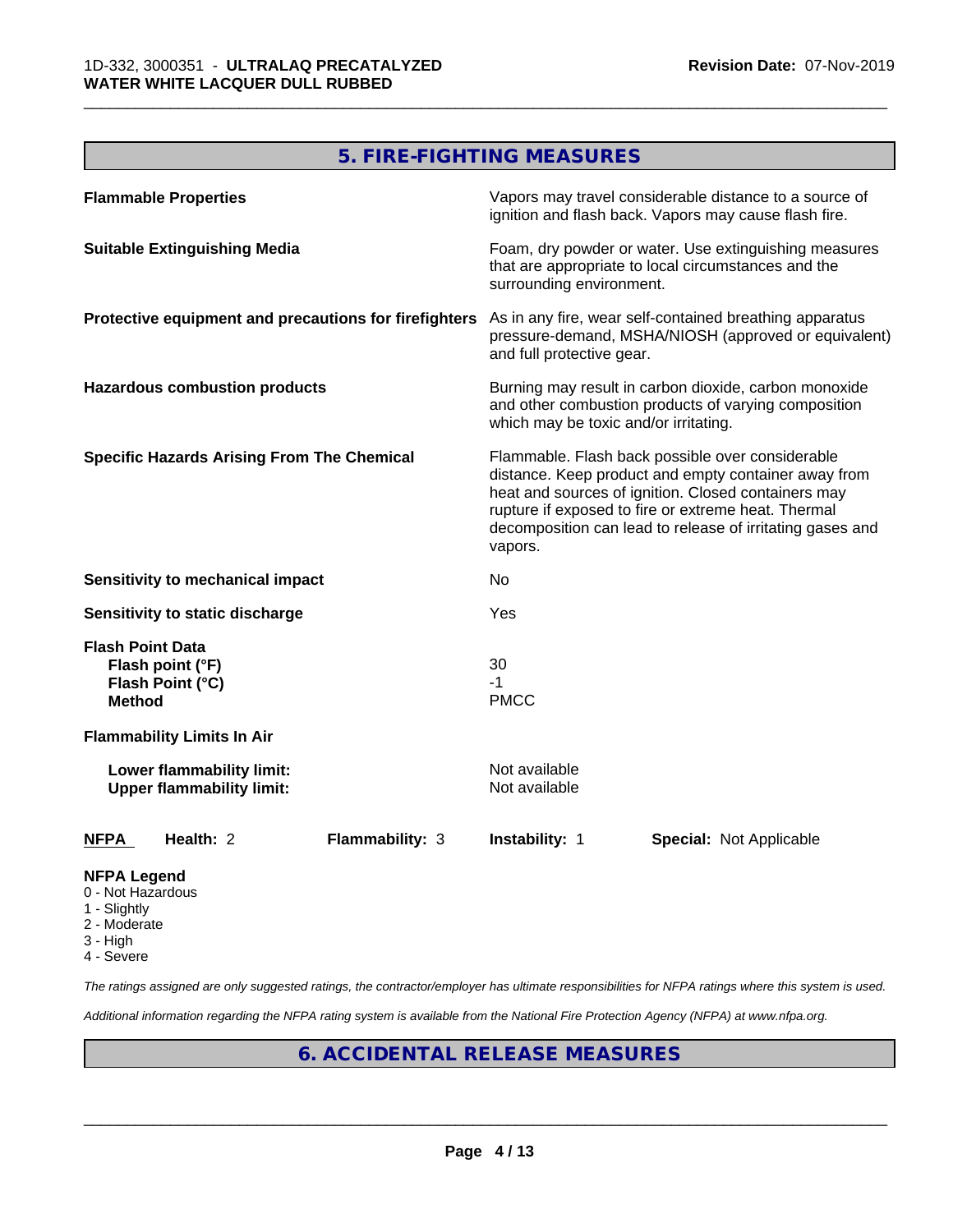| <b>Personal Precautions</b>      | Remove all sources of ignition. Take precautions to prevent flashback. Ground<br>and bond all containers and handling equipment. Take precautionary measures<br>against static discharges. Ensure adequate ventilation. Avoid contact with skin,<br>eyes and clothing. Use personal protective equipment.                                                                                                                                                                                                                                                                                                                                                                                 |
|----------------------------------|-------------------------------------------------------------------------------------------------------------------------------------------------------------------------------------------------------------------------------------------------------------------------------------------------------------------------------------------------------------------------------------------------------------------------------------------------------------------------------------------------------------------------------------------------------------------------------------------------------------------------------------------------------------------------------------------|
| <b>Other Information</b>         | Prevent further leakage or spillage if safe to do so. Do not allow material to<br>contaminate ground water system. Prevent product from entering drains. Do not<br>flush into surface water or sanitary sewer system. Local authorities should be<br>advised if significant spillages cannot be contained.                                                                                                                                                                                                                                                                                                                                                                                |
| <b>Environmental precautions</b> | See Section 12 for additional Ecological Information.                                                                                                                                                                                                                                                                                                                                                                                                                                                                                                                                                                                                                                     |
| <b>Methods for Cleaning Up</b>   | Dam up. Soak up with inert absorbent material. Use a non-sparking or explosion<br>proof means to transfer material to a sealed, appropriate container for disposal.<br>Clean contaminated surface thoroughly.                                                                                                                                                                                                                                                                                                                                                                                                                                                                             |
|                                  | 7. HANDLING AND STORAGE                                                                                                                                                                                                                                                                                                                                                                                                                                                                                                                                                                                                                                                                   |
| <b>Handling</b>                  | Avoid contact with skin, eyes and clothing. Wear personal protective equipment.<br>Do not breathe vapors or spray mist. Use only in ventilated areas. Prevent vapor<br>build-up by providing adequate ventilation during and after use.<br>Take precautionary measures against static discharges. To avoid ignition of<br>vapors by static electricity discharge, all metal parts of the equipment must be<br>grounded. Keep away from heat, sparks and flame. Do not smoke. Extinguish all<br>flames and pilot lights, and turn off stoves, heaters, electric motors and other<br>sources of ignition during use and until all vapors are gone. Ignition and/or flash<br>back may occur. |
| <b>Storage</b>                   | Keep containers tightly closed in a dry, cool and well-ventilated place. Keep away<br>from heat. Keep away from open flames, hot surfaces and sources of ignition.<br>Keep in properly labeled containers. Keep out of the reach of children.                                                                                                                                                                                                                                                                                                                                                                                                                                             |
| <b>Incompatible Materials</b>    | Incompatible with strong acids and bases and strong oxidizing agents.                                                                                                                                                                                                                                                                                                                                                                                                                                                                                                                                                                                                                     |
|                                  | Technical measures/Precautions Ensure adequate ventilation. Use only where airflow will keep vapors from building<br>up in or near the work area in adjoining rooms. Comply with all national, state, and<br>local codes pertaining to the storage, handling, dispensing and disposal of<br>flammable liquids.                                                                                                                                                                                                                                                                                                                                                                            |
|                                  | Dissipate static electricity during transfer by grounding and bonding containers<br>and equipment before transferring material. All equipment should be non-sparking<br>and explosion proof. Use explosion proof electrical equipment for ventilation,                                                                                                                                                                                                                                                                                                                                                                                                                                    |

# **8. EXPOSURE CONTROLS/PERSONAL PROTECTION**

lighting and material handling.

### **Exposure Limits**

| <b>Chemical name</b> | <b>ACGIH TLV</b> | <b>OSHA PEL</b>              |
|----------------------|------------------|------------------------------|
| n-Butyl acetate      | 150 ppm - TWA    | 150 ppm - TWA                |
|                      | 200 ppm - STEL   | $710 \text{ ma/m}^3$ - TWA   |
| Ethanol              | STEL: 1000 ppm   | 1000 ppm - TWA               |
|                      |                  | 1900 mg/m <sup>3</sup> - TWA |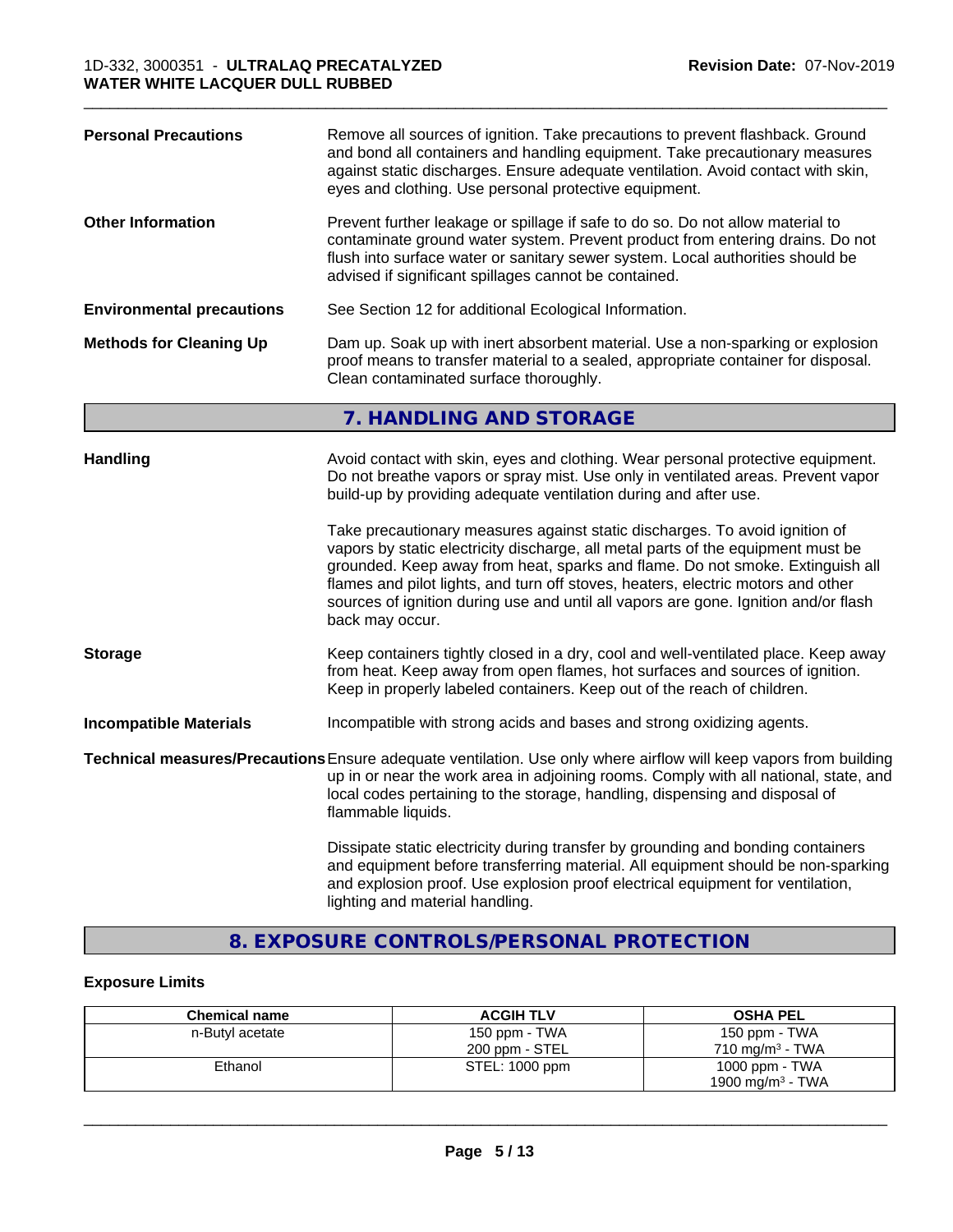| Toluene           | 20 ppm - TWA   | 200 ppm - TWA                     |
|-------------------|----------------|-----------------------------------|
|                   |                | 300 ppm - Ceiling                 |
| Ethyl acetate     | 400 ppm - TWA  | 400 ppm - TWA                     |
|                   |                | 1400 mg/m <sup>3</sup> - TWA      |
| Isopropyl alcohol | 200 ppm - TWA  | 400 ppm - TWA                     |
|                   | 400 ppm - STEL | 980 mg/m <sup>3</sup> - TWA       |
| Acetone           | 250 ppm - TWA  | 1000 ppm - TWA                    |
|                   | 500 ppm - STEL | 2400 mg/m <sup>3</sup> - TWA      |
| 2-Butoxyethanol   | 20 ppm - TWA   | 50 ppm - TWA                      |
|                   |                | 240 mg/m $3$ - TWA                |
|                   |                | prevent or reduce skin absorption |
| Isobutyl alcohol  | 50 ppm - TWA   | $100$ ppm $-$ TWA                 |
|                   |                | $300$ mg/m <sup>3</sup> - TWA     |
| Xylene            | 100 ppm - TWA  | 100 ppm - TWA                     |
|                   | 150 ppm - STEL | 435 mg/m $3$ - TWA                |
| Ethyl benzene     | 20 ppm - TWA   | 100 ppm - TWA                     |
|                   |                | 435 mg/m $3$ - TWA                |

#### **Legend**

ACGIH - American Conference of Governmental Industrial Hygienists Exposure Limits OSHA - Occupational Safety & Health Administration Exposure Limits N/E - Not Established

| Appropriate engineering<br>controls  |                                                                                                                                                                                                                                                                                                                                                                     |
|--------------------------------------|---------------------------------------------------------------------------------------------------------------------------------------------------------------------------------------------------------------------------------------------------------------------------------------------------------------------------------------------------------------------|
| <b>Engineering Measures</b>          | Ensure adequate ventilation, especially in confined areas.                                                                                                                                                                                                                                                                                                          |
| <b>Personal Protective Equipment</b> |                                                                                                                                                                                                                                                                                                                                                                     |
| <b>Eye/Face Protection</b>           | Safety glasses with side-shields. If splashes are likely to occur, wear Tightly<br>fitting safety goggles.                                                                                                                                                                                                                                                          |
| <b>Skin Protection</b>               | Long sleeved clothing. Protective gloves.                                                                                                                                                                                                                                                                                                                           |
| <b>Respiratory Protection</b>        | Use only with adequate ventilation. In operations where exposure limits are<br>exceeded, use a NIOSH approved respirator that has been selected by a<br>technically qualified person for the specific work conditions. When spraying the<br>product or applying in confined areas, wear a NIOSH approved respirator<br>specified for paint spray or organic vapors. |
| <b>Hygiene Measures</b>              | Avoid contact with skin, eyes and clothing. Remove and wash contaminated<br>clothing before re-use. Wash thoroughly after handling.                                                                                                                                                                                                                                 |

# **9. PHYSICAL AND CHEMICAL PROPERTIES**

| Appearance              |
|-------------------------|
| Odor                    |
| <b>Odor Threshold</b>   |
| Density (Ibs/gal)       |
| <b>Specific Gravity</b> |
| рH                      |
| <b>Viscosity (cps)</b>  |
| Solubility(ies)         |
| <b>Water solubility</b> |
| <b>Evaporation Rate</b> |
| Vapor pressure          |
| <b>Vapor density</b>    |

**Appearance** and the contract of the contract of the contract of the contract of the contract of the contract of the contract of the contract of the contract of the contract of the contract of the contract of the contract **Odor** solvent **No information available Density (lbs/gal)** 7.65 - 7.75 **Specific Gravity** 0.91 - 0.93 **No information available Viscosity (cps)** No information available **No information available No information available Evaporation Rate** No information available **No information available No information available**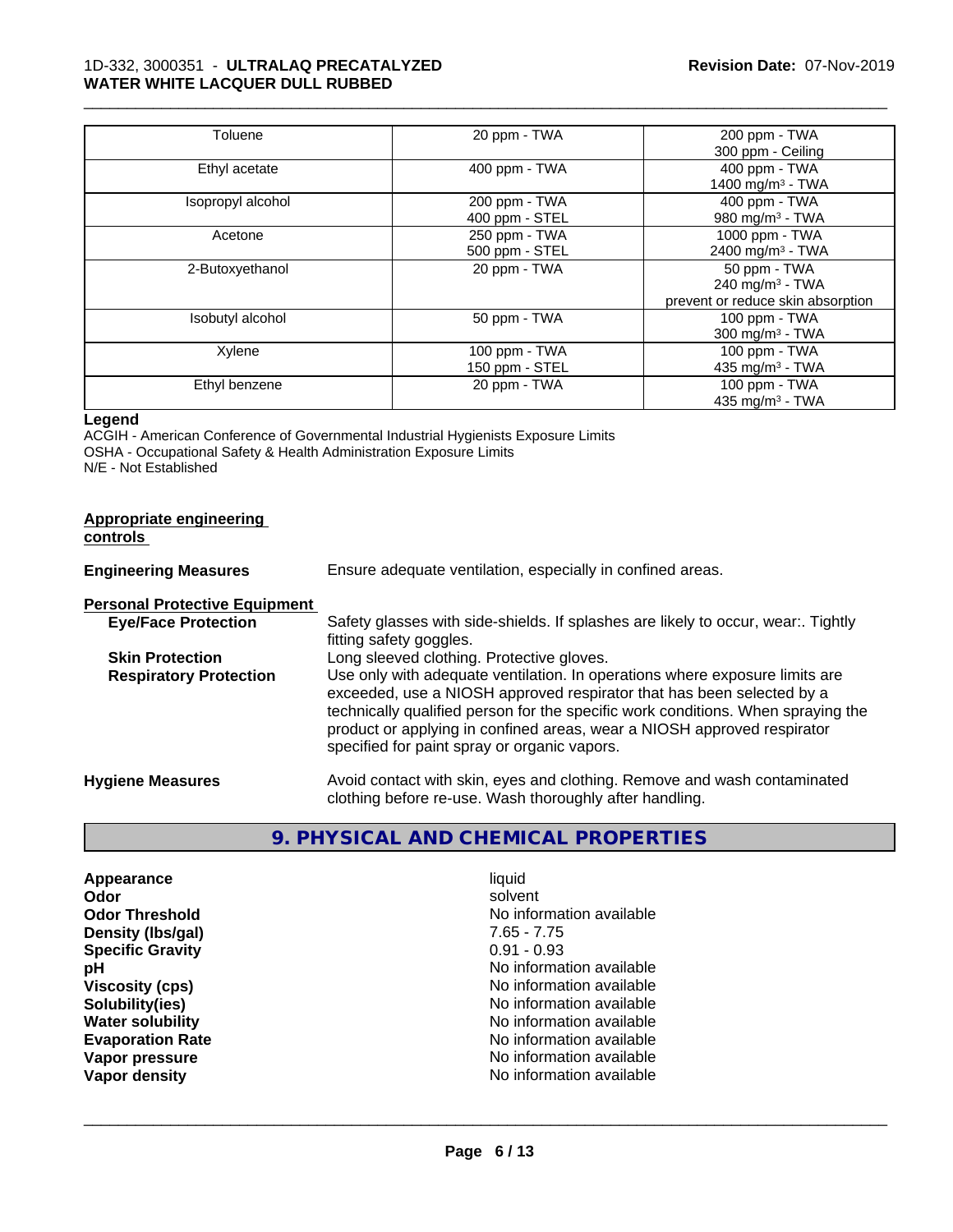| $20 - 30$                |
|--------------------------|
| $15 - 25$                |
| $70 - 80$                |
| $75 - 85$                |
| <680                     |
| 136                      |
| 58                       |
| No information available |
| No information available |
| 30                       |
| -1                       |
| <b>PMCC</b>              |
| Not applicable           |
| No information available |
| No information available |
| No information available |
| No information available |
| No information available |
| No information available |
| No information available |
|                          |

| ∠ ∪ −                    |
|--------------------------|
| 15 - 25                  |
| 70 - 80                  |
| 75 - 85                  |
| <680                     |
| 136                      |
| 58                       |
| No information available |
| No information available |
| 30                       |
| -1                       |
| PMCC                     |
| Not applicable           |
| No information available |
| No information available |
| No information available |
| No information available |
| No information available |
| No information available |
| No information available |
|                          |

# **10. STABILITY AND REACTIVITY**

| <b>Reactivity</b>                       | No data available                                                                                                         |
|-----------------------------------------|---------------------------------------------------------------------------------------------------------------------------|
| <b>Chemical Stability</b>               | Stable under normal conditions. Hazardous polymerisation<br>does not occur.                                               |
| <b>Conditions to avoid</b>              | Keep away from open flames, hot surfaces, static<br>electricity and sources of ignition. Sparks. Elevated<br>temperature. |
| <b>Incompatible Materials</b>           | Incompatible with strong acids and bases and strong<br>oxidizing agents.                                                  |
| <b>Hazardous Decomposition Products</b> | Thermal decomposition can lead to release of irritating<br>gases and vapors.                                              |
| Possibility of hazardous reactions      | None under normal conditions of use.                                                                                      |

# **11. TOXICOLOGICAL INFORMATION**

| <b>Product Information</b> |  |
|----------------------------|--|
|                            |  |

#### **Information on likely routes of exposure**

**Principal Routes of Exposure** Eye contact, skin contact and inhalation.

**Acute Toxicity** 

**Product Information** Repeated or prolonged exposure to organic solvents may lead to permanent brain and nervous system damage. Intentional misuse by deliberately concentrating and inhaling vapors may be harmful or fatal.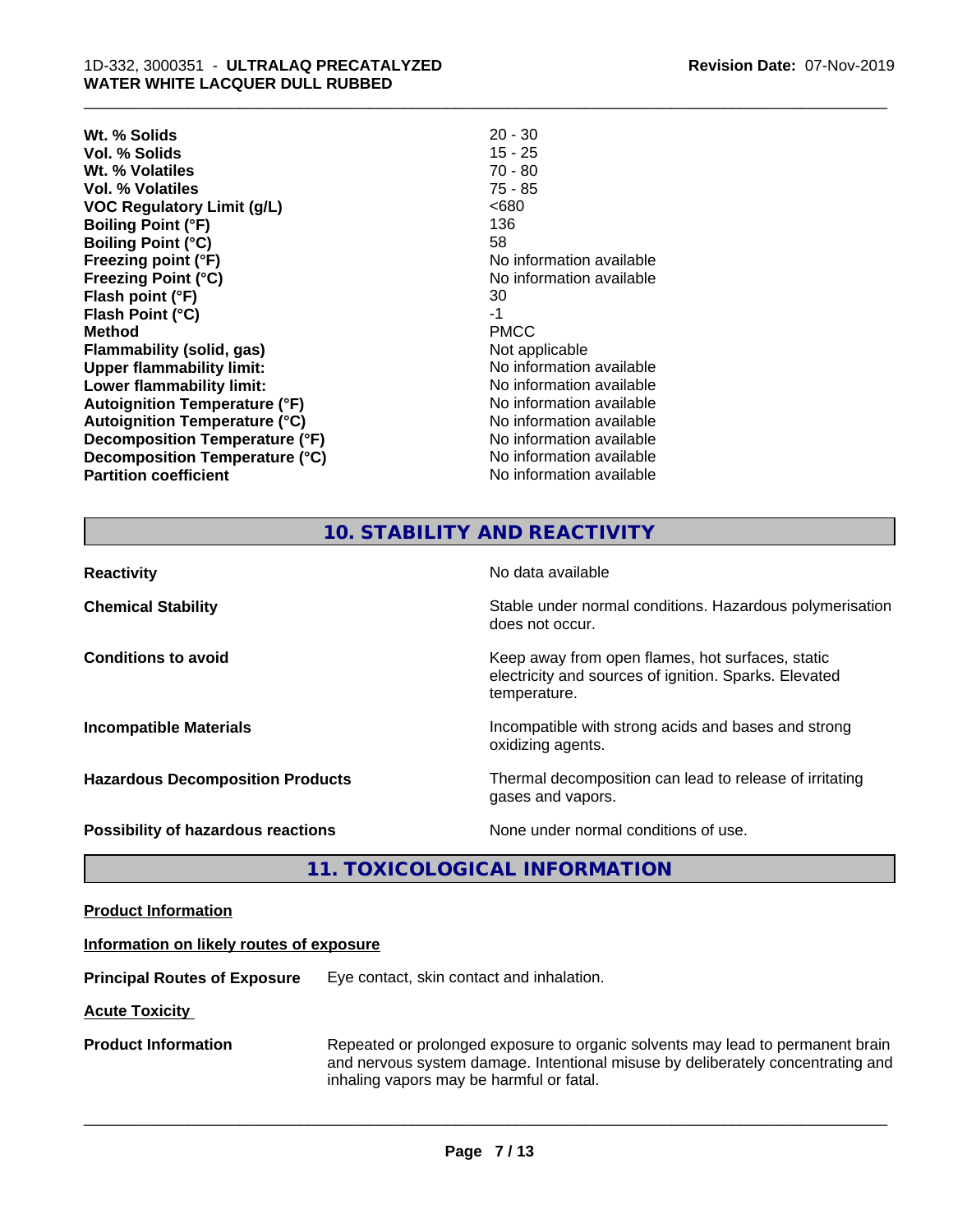| <b>Symptoms</b>                 | No information available                                                                                                                                                                                                                                      |
|---------------------------------|---------------------------------------------------------------------------------------------------------------------------------------------------------------------------------------------------------------------------------------------------------------|
|                                 | Delayed and immediate effects as well as chronic effects from short and long-term exposure                                                                                                                                                                    |
| Eye contact                     | Severely irritating to eyes. May cause burns. Risk of serious damage to eyes.                                                                                                                                                                                 |
| <b>Skin contact</b>             | May cause skin irritation and/or dermatitis. Prolonged skin contact may defat the<br>skin and produce dermatitis.                                                                                                                                             |
| Ingestion                       | Harmful if swallowed. Ingestion may cause irritation to mucous membranes. Small<br>amounts of this product aspirated into the respiratory system during ingestion or<br>vomiting may cause mild to severe pulmonary injury, possibly progressing to<br>death. |
| <b>Inhalation</b>               | Harmful by inhalation. High vapor / aerosol concentrations are irritating to the<br>eyes, nose, throat and lungs and may cause headaches, dizziness, drowsiness,<br>unconsciousness, and other central nervous system effects.                                |
| <b>Sensitization</b>            | No information available                                                                                                                                                                                                                                      |
| <b>Neurological Effects</b>     | No information available.                                                                                                                                                                                                                                     |
| <b>Mutagenic Effects</b>        | No information available.                                                                                                                                                                                                                                     |
| <b>Reproductive Effects</b>     | Possible risk of impaired fertility. Possible risk of harm to the unborn child.                                                                                                                                                                               |
| <b>Developmental Effects</b>    | No information available.                                                                                                                                                                                                                                     |
| <b>Target organ effects</b>     | liver. Respiratory system. Eyes. Skin. Central nervous system. blood.<br>Reproductive System.                                                                                                                                                                 |
| <b>STOT - repeated exposure</b> | Causes damage to organs through prolonged or repeated exposure if inhaled.<br>May cause disorder and damage to the. liver. kidney. spleen. blood. Causes<br>damage to organs through prolonged or repeated exposure.                                          |
| <b>STOT - single exposure</b>   | May cause disorder and damage to the. Respiratory system. Central nervous<br>system.                                                                                                                                                                          |
| Other adverse effects           | No information available.                                                                                                                                                                                                                                     |
| <b>Aspiration Hazard</b>        | May be harmful if swallowed and enters airways. Small amounts of this product<br>aspirated into the respiratory system during ingestion or vomiting may cause mild<br>to severe pulmonary injury, possibly progressing to death.                              |

#### **Symptoms related to the physical,chemical and toxicological characteristics**

#### **Numerical measures of toxicity**

#### **The following values are calculated based on chapter 3.1 of the GHS document**

| <b>ATEmix (oral)</b>                 | 3826 mg/kg |
|--------------------------------------|------------|
| <b>ATEmix (dermal)</b>               | 8303 mg/kg |
| <b>ATEmix (inhalation-dust/mist)</b> | 74.6 ma/L  |
| <b>ATEmix (inhalation-vapor)</b>     | 227.1 mg/L |

#### **Component Information**

| Chemical name                   | Oral LD50             | Dermal LD50                     | Inhalation LC50          |
|---------------------------------|-----------------------|---------------------------------|--------------------------|
| n-Butyl acetate<br>123-86-4     | $= 10768$ mg/kg (Rat) | $> 17600$ mg/kg (Rabbit)        | $\overline{\phantom{a}}$ |
| Ethanol<br>64-17-5              | $= 7060$ mg/kg (Rat)  |                                 | $= 124.7$ mg/L (Rat) 4 h |
| Toluene<br>108-88-3             | $= 2600$ mg/kg (Rat)  | $= 12000$ mg/kg (Rabbit)        | $= 12.5$ mg/L (Rat) 4 h  |
| cellulose, nitrate<br>9004-70-0 | $5$ g/kg (Rat)        |                                 |                          |
| Ethyl acetate                   | $= 5620$ mg/kg (Rat)  | $> 18000$ mg/kg (Rabbit) $> 20$ |                          |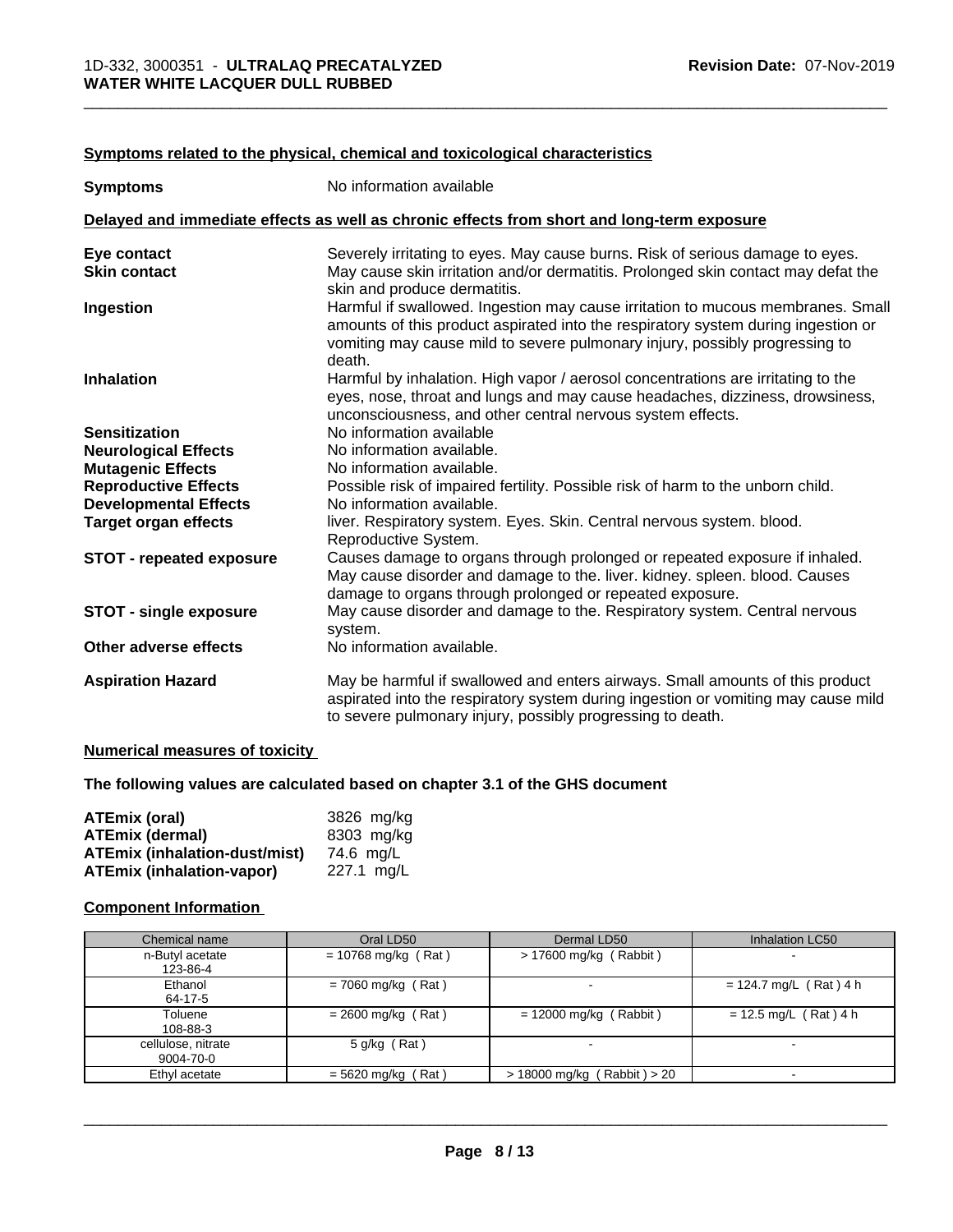| 141-78-6                     |                      | mL/kg (Rabbit)               |                                       |
|------------------------------|----------------------|------------------------------|---------------------------------------|
| Isopropyl alcohol<br>67-63-0 | $= 1870$ mg/kg (Rat) | $= 4059$ mg/kg (Rabbit)      | $= 72600$ mg/m <sup>3</sup> (Rat) 4 h |
| Acetone<br>67-64-1           | $= 5800$ mg/kg (Rat) |                              | $= 50100$ mg/m <sup>3</sup> (Rat) 8 h |
| 2-Butoxyethanol<br>111-76-2  | $= 1300$ mg/kg (Rat) | $\sqrt{2000}$ mg/kg (Rabbit) | > 4.9 mg/L (Rat) 3H                   |
| Isobutyl alcohol<br>78-83-1  | $= 2460$ mg/kg (Rat) | $=$ 3400 mg/kg (Rabbit)      | $> 6.5$ mg/L (Rat) 4 h                |
| Xylene<br>1330-20-7          | $=$ 3500 mg/kg (Rat) | $>$ 4350 mg/kg (Rabbit)      | $= 29.08$ mg/L (Rat) 4 h              |
| Ethyl benzene<br>100-41-4    | $=$ 3500 mg/kg (Rat) | $= 15400$ mg/kg (Rabbit)     | $= 17.2$ mg/L (Rat) 4 h               |

#### **Carcinogenicity**

*The information below indicateswhether each agency has listed any ingredient as a carcinogen:.*

| <b>Chemical name</b> | <b>IARC</b>               | <b>NTP</b> | <b>OSHA</b> |
|----------------------|---------------------------|------------|-------------|
|                      | .<br>2B<br>Possible Human |            | Listed      |
| Ethyl<br>benzene     | Carcinogen                |            |             |

#### **Legend**

IARC - International Agency for Research on Cancer NTP - National Toxicity Program OSHA - Occupational Safety & Health Administration

**12. ECOLOGICAL INFORMATION**

#### **Ecotoxicity Effects**

The environmental impact of this product has not been fully investigated.

#### **Product Information**

#### **Acute Toxicity to Fish**

No information available

#### **Acute Toxicity to Aquatic Invertebrates**

No information available

#### **Acute Toxicity to Aquatic Plants**

No information available

#### **Persistence / Degradability**

No information available.

#### **Bioaccumulation**

There is no data for this product.

#### **Mobility in Environmental Media**

No information available.

#### **Ozone**

Not applicable

#### **Component Information**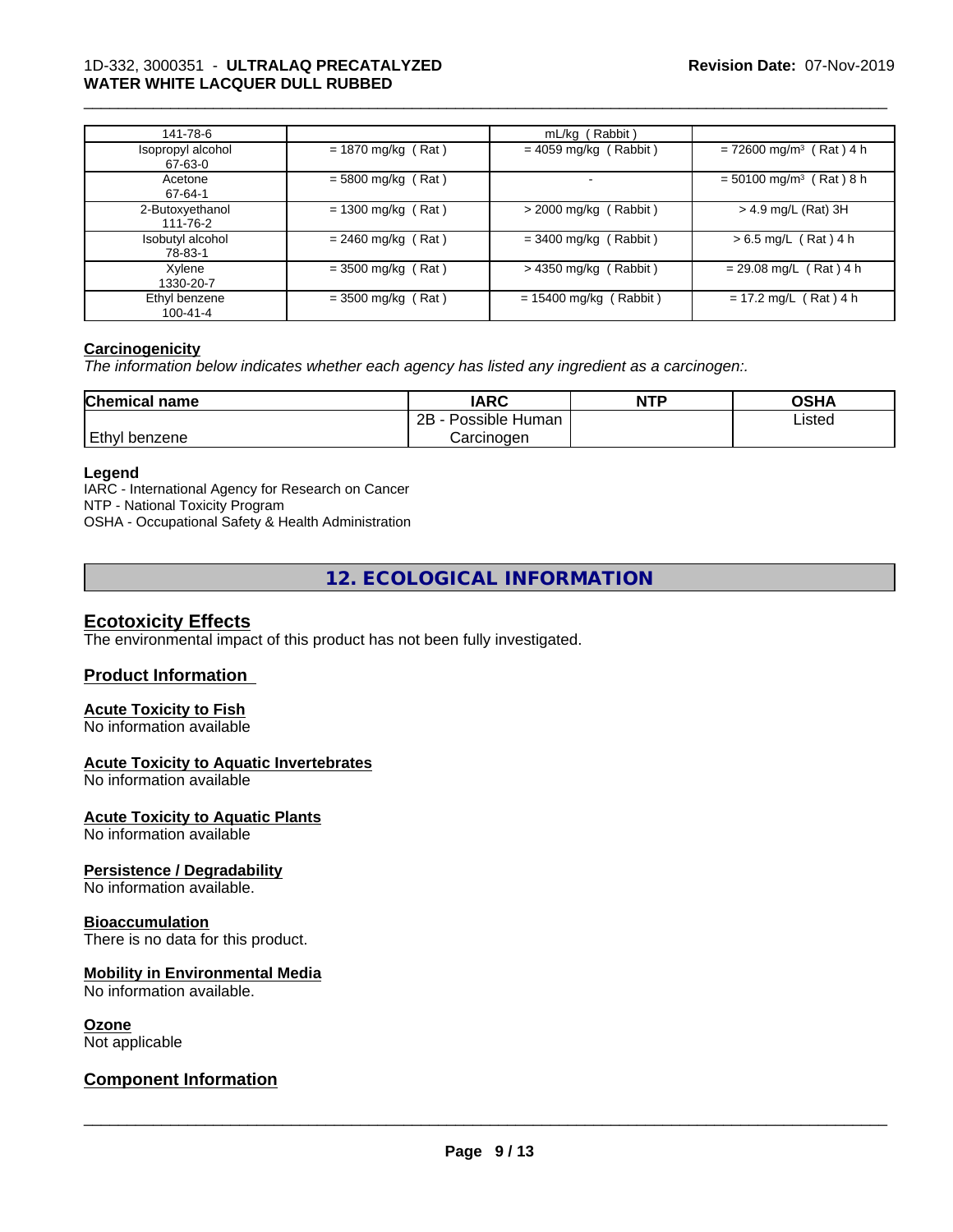#### **Acute Toxicity to Fish**

n-Butyl acetate LC50: 18 mg/L (Fathead Minnow - 96 hr.) Acetone LC50: 8300 (Bluegill - 96 hr.) mg/L 2-Butoxyethanol LC50: 1490 mg/L (Bluegill sunfish - 96 hr.) Xylene LC50: 13.5 mg/L (Rainbow Trout - 96 hr.) Ethyl benzene LC50: 12.1 mg/L (Fathead Minnow - 96 hr.)

#### **Acute Toxicity to Aquatic Invertebrates**

n-Butyl acetate EC50: 72.8 mg/L (Daphnia magna - 48 hr.) Acetone EC50: 12600 mg/L (Daphnia magna - 48 hr.) Ethyl benzene EC50: 1.8 mg/L (Daphnia magna - 48 hr.)

#### **Acute Toxicity to Aquatic Plants**

n-Butyl acetate EC50: 674.7 mg/L (Green algae (Scenedesmus subspicatus), 72 hrs.) Ethyl benzene EC50: 4.6 mg/L (Green algae (Scenedesmus subspicatus), 72 hrs.)

#### **13. DISPOSAL CONSIDERATIONS**

\_\_\_\_\_\_\_\_\_\_\_\_\_\_\_\_\_\_\_\_\_\_\_\_\_\_\_\_\_\_\_\_\_\_\_\_\_\_\_\_\_\_\_\_\_\_\_\_\_\_\_\_\_\_\_\_\_\_\_\_\_\_\_\_\_\_\_\_\_\_\_\_\_\_\_\_\_\_\_\_\_\_\_\_\_\_\_\_\_\_\_\_\_

| <b>Waste Disposal Method</b>   | Dispose of in accordance with federal, state, and local regulations. Local<br>requirements may vary, consult your sanitation department or state-designated<br>environmental protection agency for more disposal options. |
|--------------------------------|---------------------------------------------------------------------------------------------------------------------------------------------------------------------------------------------------------------------------|
| <b>Empty Container Warning</b> | Emptied containers may retain product residue. Follow label warnings even after<br>container is emptied. Residual vapors may explode on ignition.                                                                         |

#### **14. TRANSPORT INFORMATION**

| DOT<br><b>Proper Shipping Name</b><br><b>Hazard class</b><br>UN-No.<br><b>Packing Group</b><br><b>Description</b> | <b>PAINT</b><br>3<br>UN1263<br>Ш<br>UN1263, PAINT, 3, II |
|-------------------------------------------------------------------------------------------------------------------|----------------------------------------------------------|
| <b>ICAO/IATA</b>                                                                                                  | Contact the preparer for further information.            |
| <b>IMDG/IMO</b>                                                                                                   | Contact the preparer for further information.            |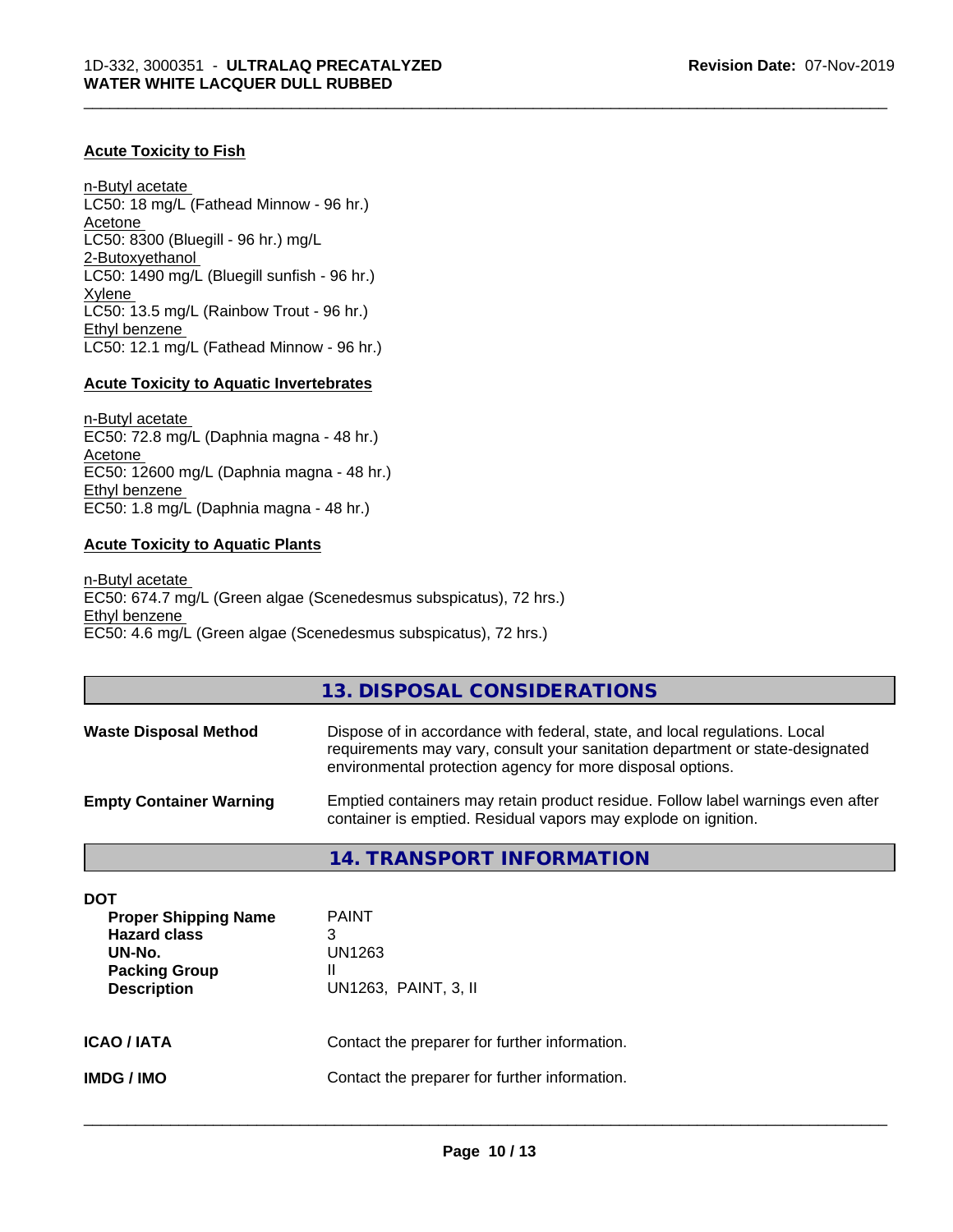### **15. REGULATORY INFORMATION**

\_\_\_\_\_\_\_\_\_\_\_\_\_\_\_\_\_\_\_\_\_\_\_\_\_\_\_\_\_\_\_\_\_\_\_\_\_\_\_\_\_\_\_\_\_\_\_\_\_\_\_\_\_\_\_\_\_\_\_\_\_\_\_\_\_\_\_\_\_\_\_\_\_\_\_\_\_\_\_\_\_\_\_\_\_\_\_\_\_\_\_\_\_

### **International Inventories**

| <b>TSCA: United States</b> | Yes - All components are listed or exempt. |
|----------------------------|--------------------------------------------|
| <b>DSL: Canada</b>         | Yes - All components are listed or exempt. |

#### **Federal Regulations**

#### **SARA 311/312 hazardous categorization**

| Acute health hazard               | Yes |
|-----------------------------------|-----|
| Chronic Health Hazard             | Yes |
| Fire hazard                       | Yes |
| Sudden release of pressure hazard | Nο  |
| Reactive Hazard                   | N٥  |

#### **SARA 313**

Section 313 of Title III of the Superfund Amendments and Reauthorization Act of 1986 (SARA). This product contains a chemical or chemicals which are subject to the reporting requirements of the Act and Title 40 of the Code of Federal Regulations, Part 372:

| <b>Chemical name</b> | CAS No.        | Weight-%    | <b>CERCLA/SARA 313</b>     |
|----------------------|----------------|-------------|----------------------------|
|                      |                |             | (de minimis concentration) |
| Toluene              | 108-88-3       | $10 - 15$   |                            |
| Isopropyl alcohol    | 67-63-0        | $5 - 10$    | 1.0                        |
| 2-Butoxyethanol      | 111-76-2       | $1 - 5$     | 1.0                        |
| Xvlene               | 1330-20-7      | $1 - 5$     | 1.0                        |
| Ethyl benzene        | $100 - 41 - 4$ | $0.1 - 0.5$ | 0.1                        |

#### **Clean Air Act,Section 112 Hazardous Air Pollutants (HAPs) (see 40 CFR 61)**

This product contains the following HAPs:

| <b>Chemical name</b> | CAS No.        | Weight-%    | <b>Hazardous Air Pollutant</b> |
|----------------------|----------------|-------------|--------------------------------|
|                      |                |             | (HAP)                          |
| Toluene              | 108-88-3       | $10 - 15$   | ∟isted                         |
| 2-Butoxyethanol      | 111-76-2       | $1 - 5$     | ∟isted                         |
| Xvlene               | 1330-20-7      | 1 - 5       | Listed                         |
| Ethyl benzene        | $100 - 41 - 4$ | $0.1 - 0.5$ | Listed                         |

#### **US State Regulations**

#### **California Proposition 65**

**A WARNING:** Cancer and Reproductive Harm– www.P65warnings.ca.gov

#### **State Right-to-Know**

| -- - ---          | . .     | <b>Arca</b> u | nıa |
|-------------------|---------|---------------|-----|
| .                 | Mass    | <b>Nev</b>    |     |
| ⊤name i           | .       | .             |     |
| - Guernica.       | . סטונג | $\sim$        |     |
| acetate<br>-Butvl |         |               |     |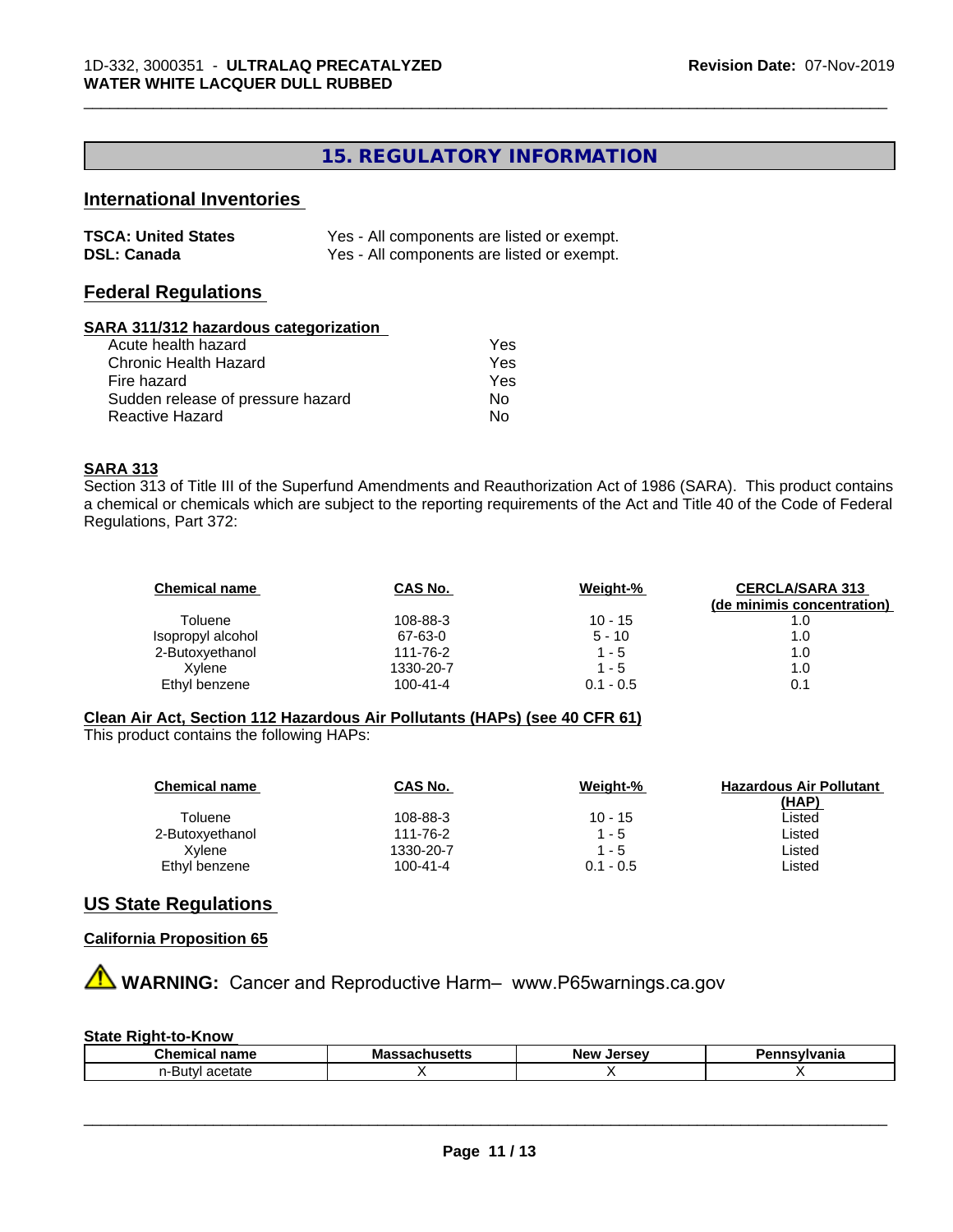| Ethanol            |  |  |
|--------------------|--|--|
| Toluene            |  |  |
| cellulose, nitrate |  |  |
| Ethyl acetate      |  |  |
| Isopropyl alcohol  |  |  |
| Acetone            |  |  |
| 2-Butoxyethanol    |  |  |
| Isobutyl alcohol   |  |  |
| Xylene             |  |  |

#### **Legend**

X - Listed

### **16. OTHER INFORMATION**

| HMIS | Health: $2^*$ | <b>Flammability: 3</b> | <b>Reactivity: 1</b> | $PPE: -$ |
|------|---------------|------------------------|----------------------|----------|
|      |               |                        |                      |          |

#### **HMIS Legend**

- 0 Minimal Hazard
- 1 Slight Hazard
- 2 Moderate Hazard
- 3 Serious Hazard
- 4 Severe Hazard
- \* Chronic Hazard
- X Consult your supervisor or S.O.P. for "Special" handling instructions.

*Note: The PPE rating has intentionally been left blank. Choose appropriate PPE that will protect employees from the hazards the material will present under the actual normal conditions of use.*

*Caution: HMISÒ ratings are based on a 0-4 rating scale, with 0 representing minimal hazards or risks, and 4 representing significant hazards or risks. Although HMISÒ ratings are not required on MSDSs under 29 CFR 1910.1200, the preparer, has chosen to provide them. HMISÒ ratings are to be used only in conjunction with a fully implemented HMISÒ program by workers who have received appropriate HMISÒ training. HMISÒ is a registered trade and service mark of the NPCA. HMISÒ materials may be purchased exclusively from J. J. Keller (800) 327-6868.*

 **WARNING!** If you scrape, sand, or remove old paint, you may release lead dust. LEAD IS TOXIC. EXPOSURE TO LEAD DUST CAN CAUSE SERIOUS ILLNESS, SUCH AS BRAIN DAMAGE, ESPECIALLY IN CHILDREN. PREGNANT WOMEN SHOULD ALSO AVOID EXPOSURE. Wear a NIOSH approved respirator to control lead exposure. Clean up carefully with a HEPA vacuum and a wet mop. Before you start, find out how to protect yourself and your family by contacting the National Lead Information Hotline at 1-800-424-LEAD or log on to www.epa.gov/lead.

| <b>Prepared By</b>                               | <b>Product Stewardship Department</b><br>Benjamin Moore & Co.<br>101 Paragon Drive<br>Montvale, NJ 07645<br>800-225-5554 |  |
|--------------------------------------------------|--------------------------------------------------------------------------------------------------------------------------|--|
| <b>Revision Date:</b><br><b>Revision Summary</b> | 07-Nov-2019<br>Not available                                                                                             |  |

#### Disclaimer

The information contained herein is presented in good faith and believed to be accurate as of the effective date shown above. This information is furnished without warranty of any kind. Employers should use this information only as a